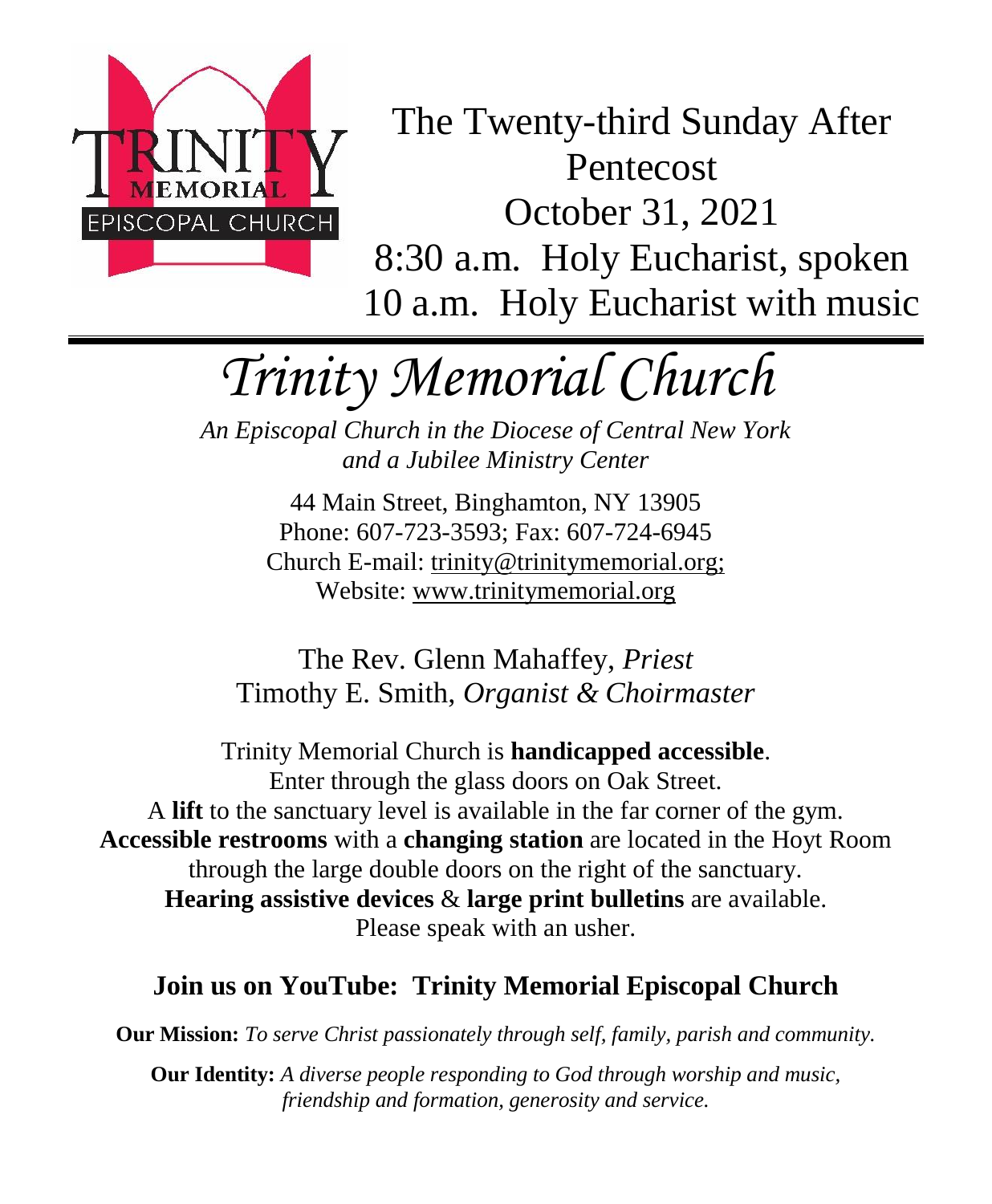## **The Gathering**

### Prelude Canzona **Existence** Canzona **Existence** Canzona **Existence** Existence Canzona

### **Welcome and Announcements**

*Please note that the text in bold italics is said by the whole congregation and the hymns are found in the blue Hymnal 1982 in the pews.*

### **The Stewardship Minute**

**Hymn 372** Praise to the Living God! *Leoni*

### **Opening Acclamation**

| People    | And blessed be God's kingdom, now and forever. Amen |
|-----------|-----------------------------------------------------|
| Celebrant | Blessed be God, Father Son and Holy Spirit          |

*Celebrant* Almighty God, to you all hearts are open, all desires known, and from you no secrets are hid: Cleanse the thoughts of our hearts by the inspiration of your Holy Spirit, that we may perfectly love you, and worthily magnify your holy Name; through Christ our Lord. *Amen***.**

8:30 am – Kyrie Lord, have mercy. *Christ have mercy,* Lord have mercy.

### **Hymn of Praise S-280** Robert Powell *Glory to God in the highest, and peace to his people on earth.*

*Lord God, heavenly King, almighty God and Father, we worship you, we give you thanks, we praise you for your glory. Lord Jesus Christ, only Son of the Father, Lord God, Lamb of God, you take away the sin of the world: have mercy on us; you are seated at the right hand of the Father: receive our prayer. For you alone are the Holy One, you alone are the Lord, you alone are the Most High, Jesus Christ, with the Holy Spirit, in the glory of God the Father. Amen.*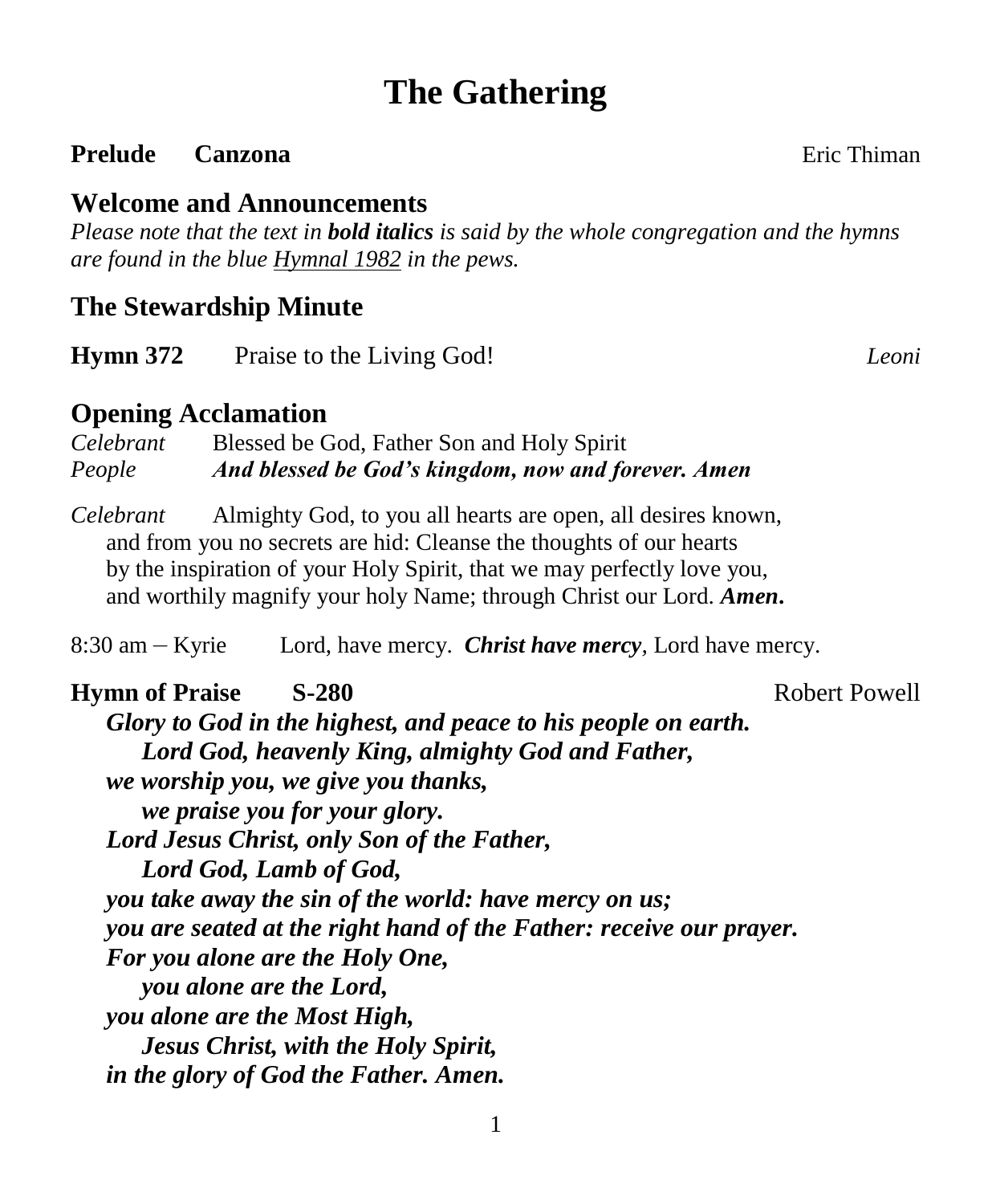### **The Collect of the Day**

*Celebrant* The Lord be with you, *People And also with you. Celebrant* Let us pray

> Almighty and merciful God, it is only by your gift that your faithful people offer you true and laudable service: Grant that we may run without stumbling to obtain your heavenly promises; through Jesus Christ our Lord, who lives and reigns with you and the Holy Spirit, one God, now and for ever. *Amen*

### **The Word of the Lord**

### **The First Reading: Deuteronomy 6:1-9**

Moses said: Now this is the commandment--the statutes and the ordinances--that the LORD your God charged me to teach you to observe in the land that you are about to cross into and occupy, so that you and your children and your children's children, may fear the LORD your God all the days of your life, and keep all his decrees and his commandments that I am commanding you, so that your days may be long. Hear therefore, O Israel, and observe them diligently, so that it may go well with you, and so that you may multiply greatly in a land flowing with milk and honey, as the LORD, the God of your ancestors, has promised you.

Hear, O Israel: The LORD is our God, the LORD alone. You shall love the LORD your God with all your heart, and with all your soul, and with all your might. Keep these words that I am commanding you today in your heart. Recite them to your children and talk about them when you are at home and when you are away, when you lie down and when you rise. Bind them as a sign on your hand, fix them as an emblem on your forehead, and write them on the doorposts of your house and on your gates.

*Lector* The Word of the Lord *People Thanks be to God*

8:30 a.m. **Psalm 119:1-8** Read the Psalm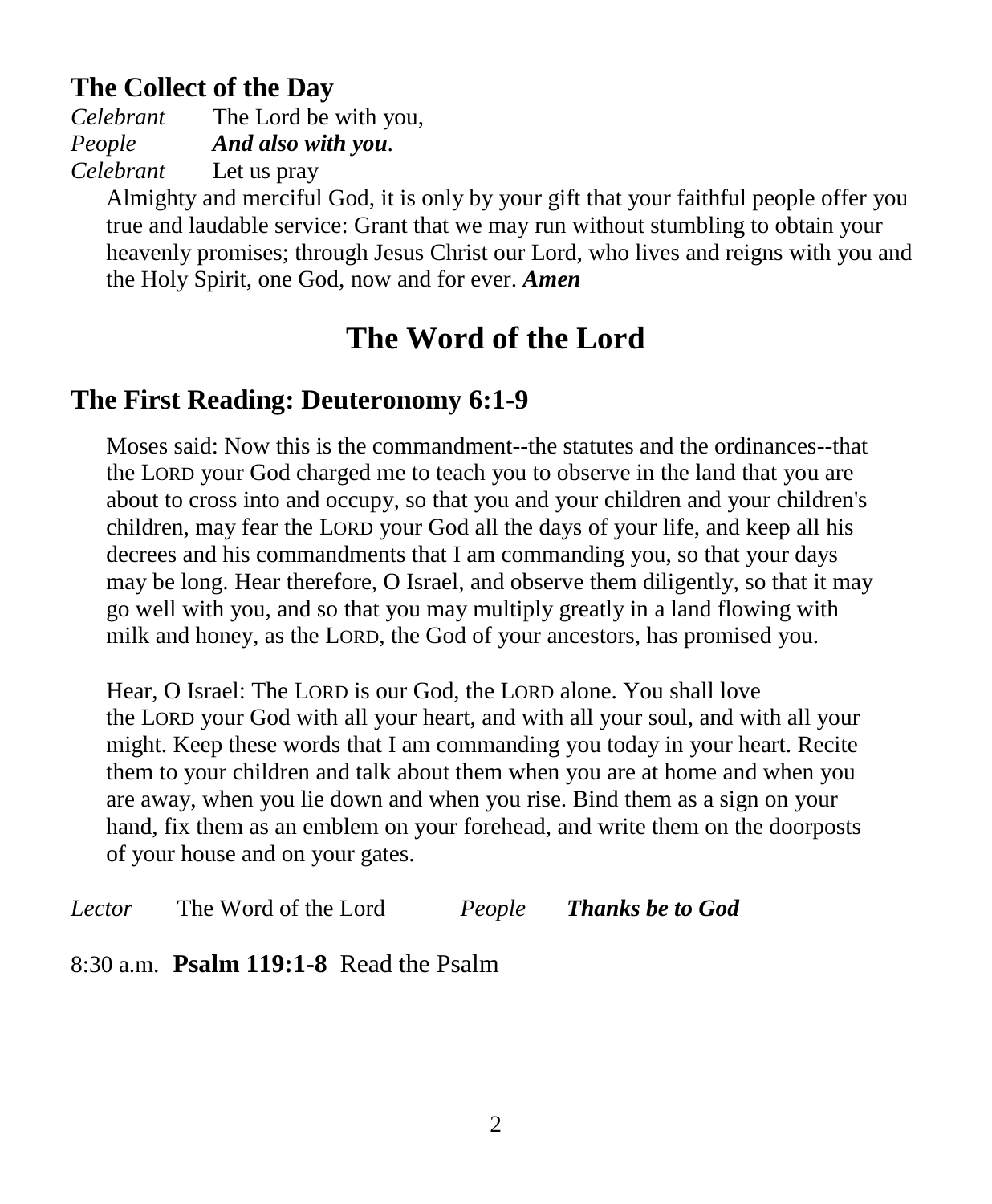10:00 a.m. **Psalm 119:1-8** Sing the Refrain after verses 3,6, and 8

#### Thom Robertson



1 Happy are they whose way is blameless, who walk in the law of the LORD!

2 Happy are they who observe his decrees and seek him with all their hearts!

- 3 Who never do any wrong, but always walk in his ways. *Refrain*
- 4 You laid down your commandments, that we should fully keep them.
- 5 Oh, that my ways were made so direct that I might keep your statutes!
- 6 Then I should not be put to shame, when I regard all your commandments. *Refrain*
- 7 I will thank you with an unfeigned heart, when I have learned your righteous judgments.
- 8 I will keep your statutes; do not utterly forsake me. *Refrain*

### **The Second Reading: Hebrews 9:11-14**

When Christ came as a high priest of the good things that have come, then through the greater and perfect tent (not made with hands, that is, not of this creation), he entered once for all into the Holy Place, not with the blood of goats and calves, but with his own blood, thus obtaining eternal redemption. For if the blood of goats and bulls, with the sprinkling of the ashes of a heifer, sanctifies those who have been defiled so that their flesh is purified, how much more will the blood of Christ, who through the eternal Spirit offered himself without blemish to God, purify our conscience from dead works to worship the living God!

*Lector* The Word of the Lord *People Thanks be to God.*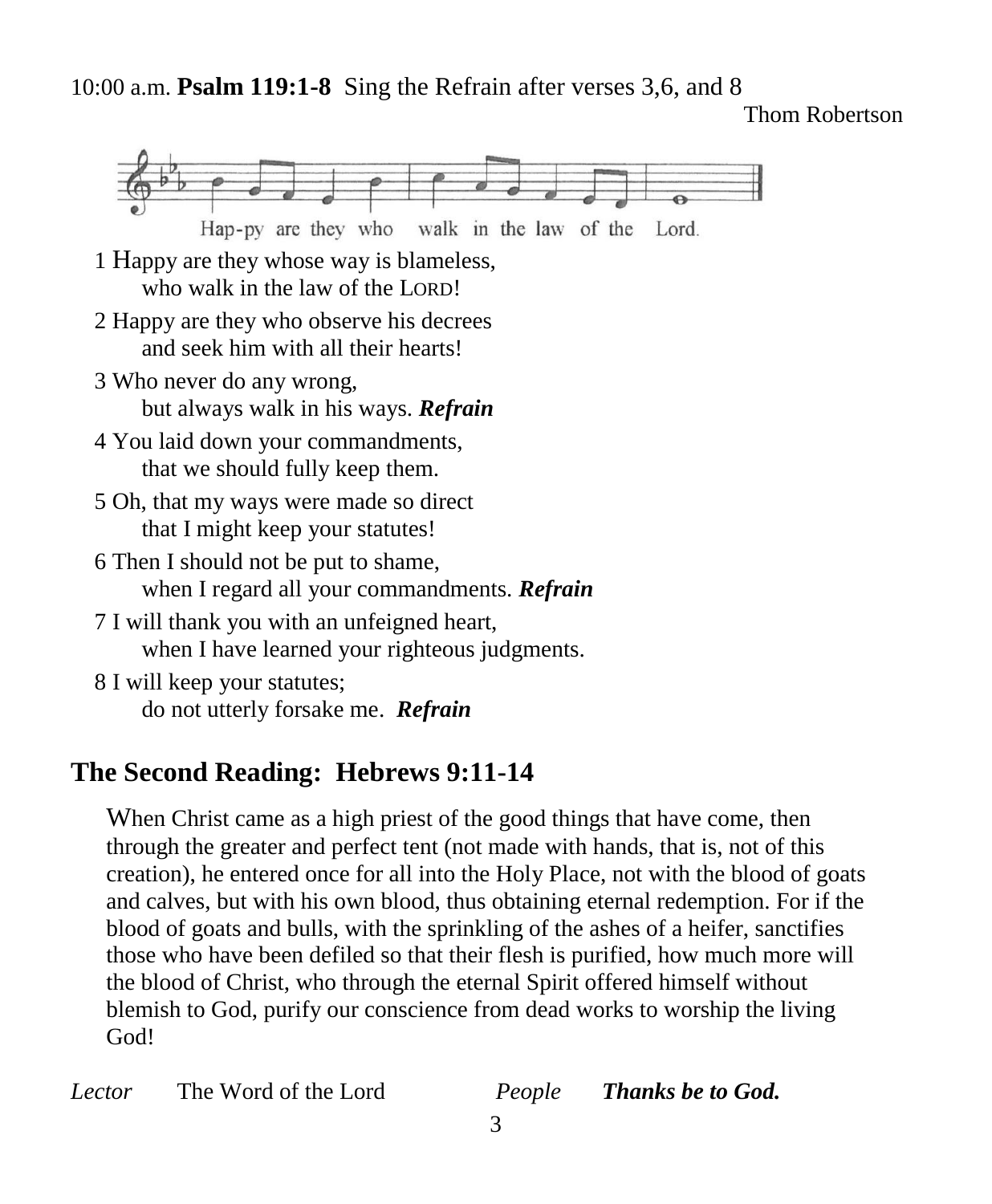### **Hymn 424 For the Fruit of All Creation** *East Acklam*

### **The Gospel**

*Celebrant* The Holy Gospel of our Lord Jesus Christ according to Mark. *People Glory to you, Lord Christ.*

### **Mark 12:28-34**

One of the scribes came near and heard the Saducees disputing with one another, and seeing that Jesus answered them well, he asked him, "Which commandment is the first of all?" Jesus answered, "The first is, 'Hear, O Israel: the Lord our God, the Lord is one; you shall love the Lord your God with all your heart, and with all your soul, and with all your mind, and with all your strength.' The second is this, 'You shall love your neighbor as yourself.' There is no other commandment greater than these." Then the scribe said to him, "You are right, Teacher; you have truly said that 'he is one, and besides him there is no other'; and 'to love him with all the heart, and with all the understanding, and with all the strength,' and 'to love one's neighbor as oneself,' —this is much more important than all whole burnt offerings and sacrifices." When Jesus saw that he answered wisely, he said to him, "You are not far from the kingdom of God." After that no one dared to ask him any question.

| Celebrant | The Gospel of the Lord | People | <b>Praise to you, Lord Christ</b> |
|-----------|------------------------|--------|-----------------------------------|
|-----------|------------------------|--------|-----------------------------------|

### **Sermon The Rev. Glenn Mahaffey**

8:30 a.m. service proceeds to the Prayers of the People

### **The Nicene Creed**

*We believe in one God, the Father, the Almighty, maker of heaven and earth, of all that is, seen and unseen.*

*We believe in one Lord, Jesus Christ, the only Son of God, eternally begotten of the Father, God from God, Light from Light, true God from true God, begotten, not made, of one Being with the Father. Through him all things were made.*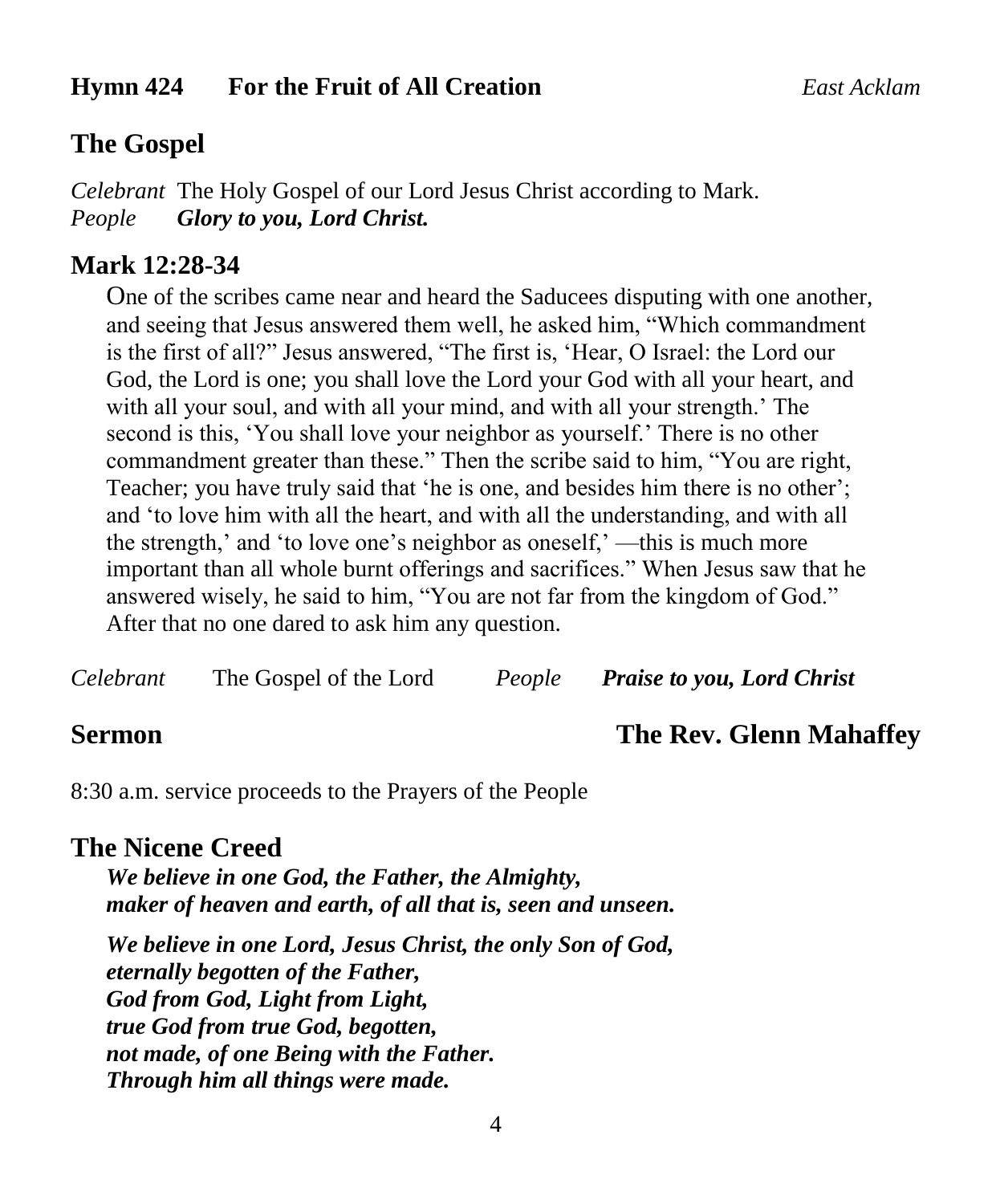*For us and for our salvation he came down from heaven: by the power of the Holy Spirit he became incarnate from the Virgin Mary, and was made man. For our sake he was crucified under Pontius Pilate; he suffered death and was buried. On the third day he rose again in accordance with the Scriptures; he ascended into heaven and is seated at the right hand of the Father. He will come again in glory to judge the living and the dead, and his kingdom will have no end.*

*We believe in the Holy Spirit, the Lord, the giver of life, who proceeds from the Father and the Son. With the Father and the Son he is worshiped and glorified. He has spoken through the Prophets. We believe in one holy catholic and apostolic Church. We acknowledge one baptism for the forgiveness of sins. We look for the resurrection of the dead, and the life of the world to come. Amen.*

**Orison** Day by Day **Exercise 2018** Harold Friedell

**The Prayers of the People** (Adapted from New Zealand Book of Prayer) *The Worship Leader and People pray responsively*

Father, enliven the Church for its mission *that we may be salt of the earth and light to the world.*

We pray for Michael, our Presiding Bishop, for DeDe our Bishop, for Glenn our Priest and for all the lay leaders and members of this congregation. O Lord, breathe fresh life into your people.

*Give us power to reveal Christ in word and action.*

We pray for the world, especially for the hungry, the poor, the innocents who are caught in the midst of conflict. Creator of all, lead us and every people into ways of justice and peace.

#### *That we may respect one another in freedom and truth.*

Awaken in us a sense of wonder for the earth and all that is in it. *Teach us to care creatively for its resources.*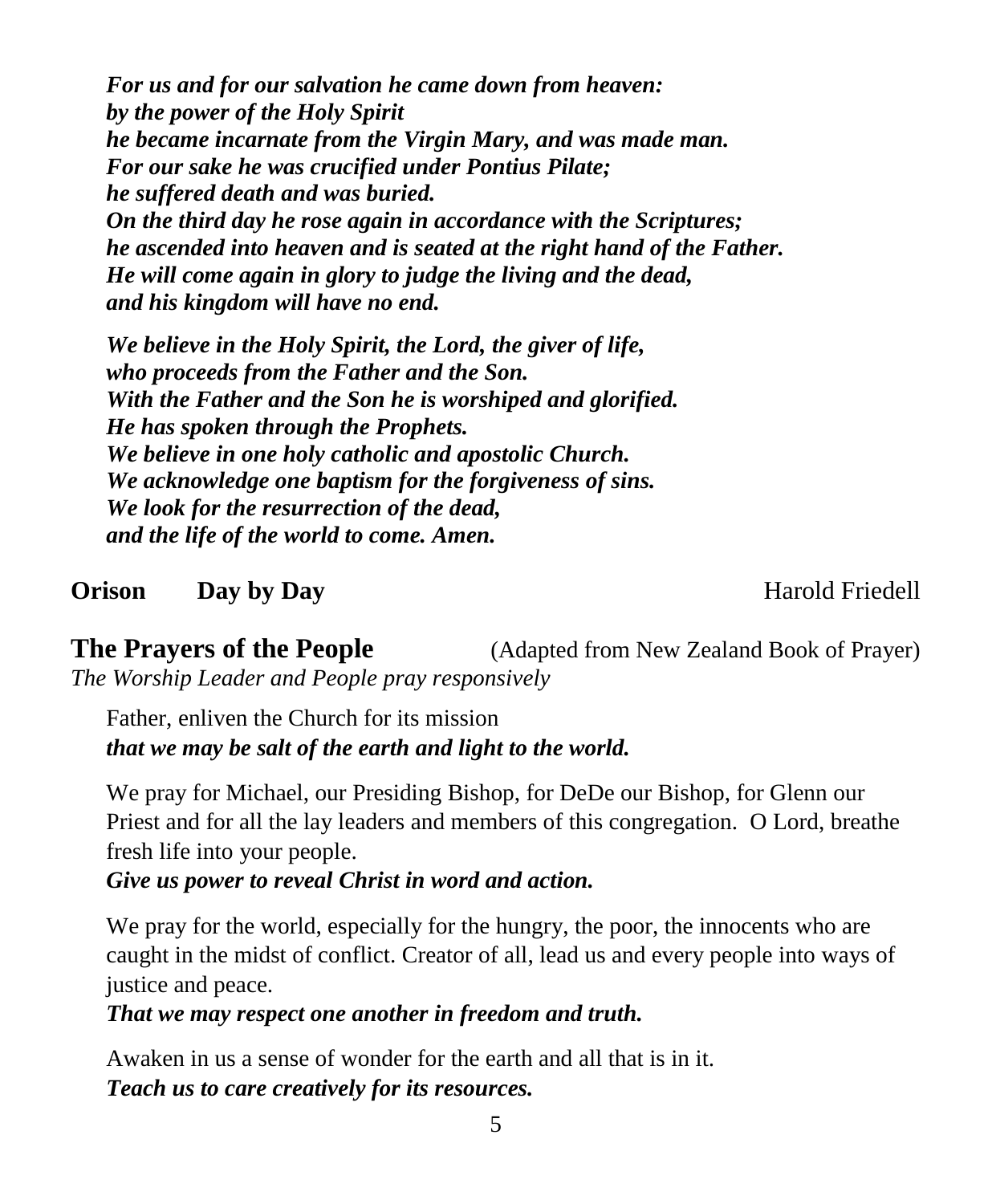We pray for the community: especially for those who struggle with poverty and hunger. God of truth inspire with your wisdom those whose decisions affect the lives of others, especially our elected officials.

*that all may act with integrity and courage.*

We give thanks for those who are celebrating birthdays especially Glenn Mahaffey, Diane Ramnarine-Singh, Debra Goldstein, Steven Palmer, Esther Byron, and Adeline Forrest . . . . . are there others? *Please share your prayers silently or aloud.* Give grace to all whose lives are linked with ours,

*May we serve Christ in one another and love as he loves us.*

We pray for those in need, especially Liz Myers; Emma Bensen; Jaime; Katelyn; Michael Abbott Copeland; Barbara; John & Marcy Keeler; Rudy; Sharon; Nancy Campbell; Andrew & Mary; Ruth Jacobs; Colleen; Wafa; Rebecca & Chris Seager; Michael Lawler; Ida Fernandes; Terry Burke, Thomas Muscatello, Monty; Michelle; and Chris . . . . . are there others? *Please share your prayers silently or aloud.* God of hope, comfort and restore all who suffer in body, mind or spirit. *May they know the power of your healing love.*

Make us willing agents of your compassion. *Strengthen us as we share in making people whole.*

We remember those who have died: Barbara "Mugga" Johnson . . . . . are there others? *please share your prayers silently or aloud.* Loving God, *Into your hands we commend them.*

Give comfort to those who mourn. *Bring them peace in their time of loss.*

We praise you for all your saints who have entered your eternal glory. *May their example inspire and encourage us.*

Closing Prayer:

*Lord, you have called us to serve you. Grant that we may walk in your presence: your love in our hearts, your truth in our minds, your strength in our wills; until, at the end of our journey, we know the joy of our homecoming and the welcome of your embrace, through Jesus Christ our Lord. Amen.*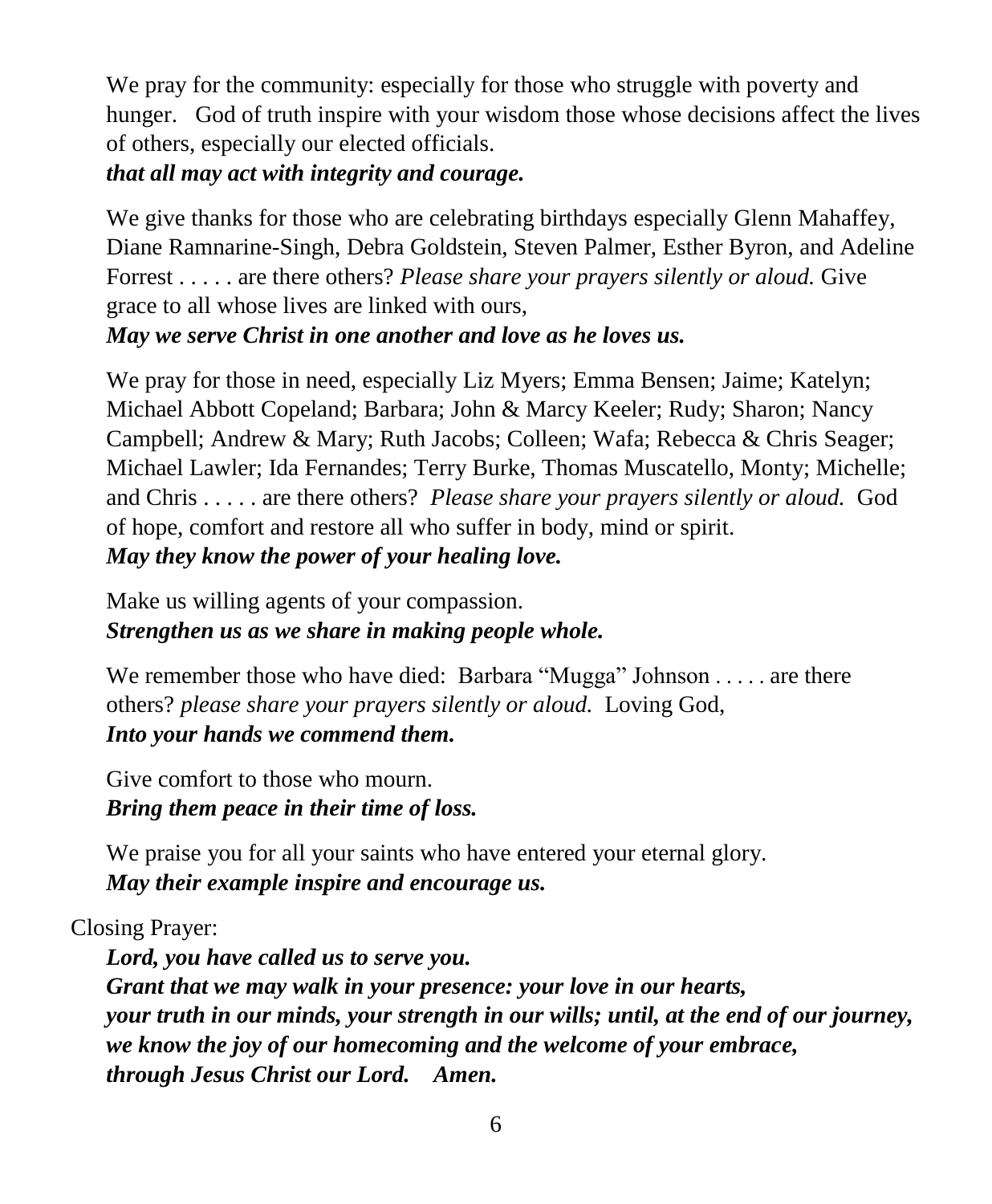Let us confess our sins against God and our neighbor.

*God of all mercy, we confess that we have sinned against you, opposing your will in our lives. We have denied your goodness in each other, in ourselves, and in the world you have created. We repent of the selfishness that enslaves us, the selfcentered acts we have done, and those done on our behalf. Forgive, restore, and strengthen us through our Savior Jesus Christ, that we may abide in your love and serve only your will. Amen*

### **Absolution**

May the Almighty and most merciful Lord grant you absolution and remission of all your sins, true repentance, amendment of life and the grace and consolation of God's Holy Spirit. *Amen*

### **The Peace**

### **The Holy Communion**

### **Offertory Sentence**

For yours O Lord is the greatness, the power, the glory, the victory and majesty. For everything in the heavens and earth are yours. Yours, O Lord, is the kingdom, and you are exalted as head over all. *1 Chronicles 29:11*

**Offertory** Jubilate (*Collegium Regale*) Herbert Howells

**Presentation Hymn 390,** stanza 4 *Lobe den Herren* 

*Praise to the Lord! O let all that is in me adore him! All that hath life and breath come now with praises before him! Let the amen sound from His people again; Gladly for ever adore him.*

### **A Great Thanksgiving**

*Celebrant* The Lord be with you. *People And also with you***.** *Celebrant* Lift up your hearts. *People We lift them to the Lord. Celebrant* Let us give thanks to the Lord our God. *People It is right to give our thanks and praise.*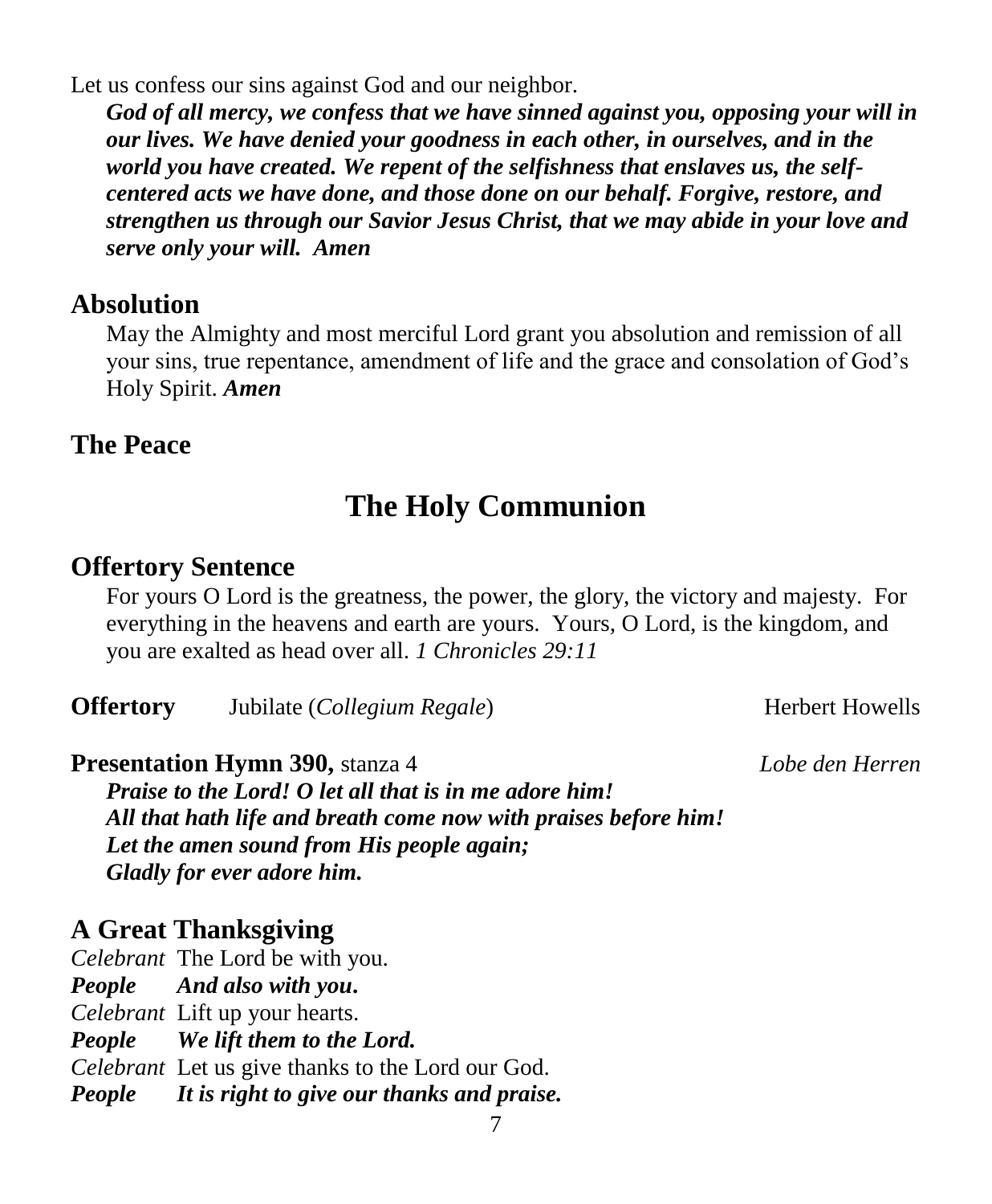#### *Celebrant*

It is right, and a good and joyful thing, always and everywhere to give thanks to you, Father Almighty, Creator of heaven and earth.

For you are the source of light and life; you made us in your image, and called us to new life in Jesus Christ our Lord.

Therefore we praise you, joining our voices with Angels and Archangels and with all the company of heaven, who for ever sing this hymn to proclaim the glory of your Name:



#### *Then the Celebrant continues*

We give thanks to you, O God, for the goodness and love which you have made known to us in creation; in the calling of Israel to be your people; in your Word spoken through the prophets; and above all in the Word made flesh, Jesus, your Son. For in these last days you sent him to be incarnate from the Virgin Mary, to be the Savior and Redeemer of the world. In him, you have delivered us from evil, and made us worthy to stand before you. In him, you have brought us out of error into truth, out of sin into righteousness, out of death into life.

On the night before he died for us, our Lord Jesus Christ took bread; and when he had given thanks to you, he broke it, and gave it to his disciples, and said, "Take, eat: This is my Body, which is given for you. Do this for the remembrance of me." After supper he took the cup of wine; and when he had given thanks, he gave it to them, and said, "Drink this, all of you: This is my Blood of the new Covenant, which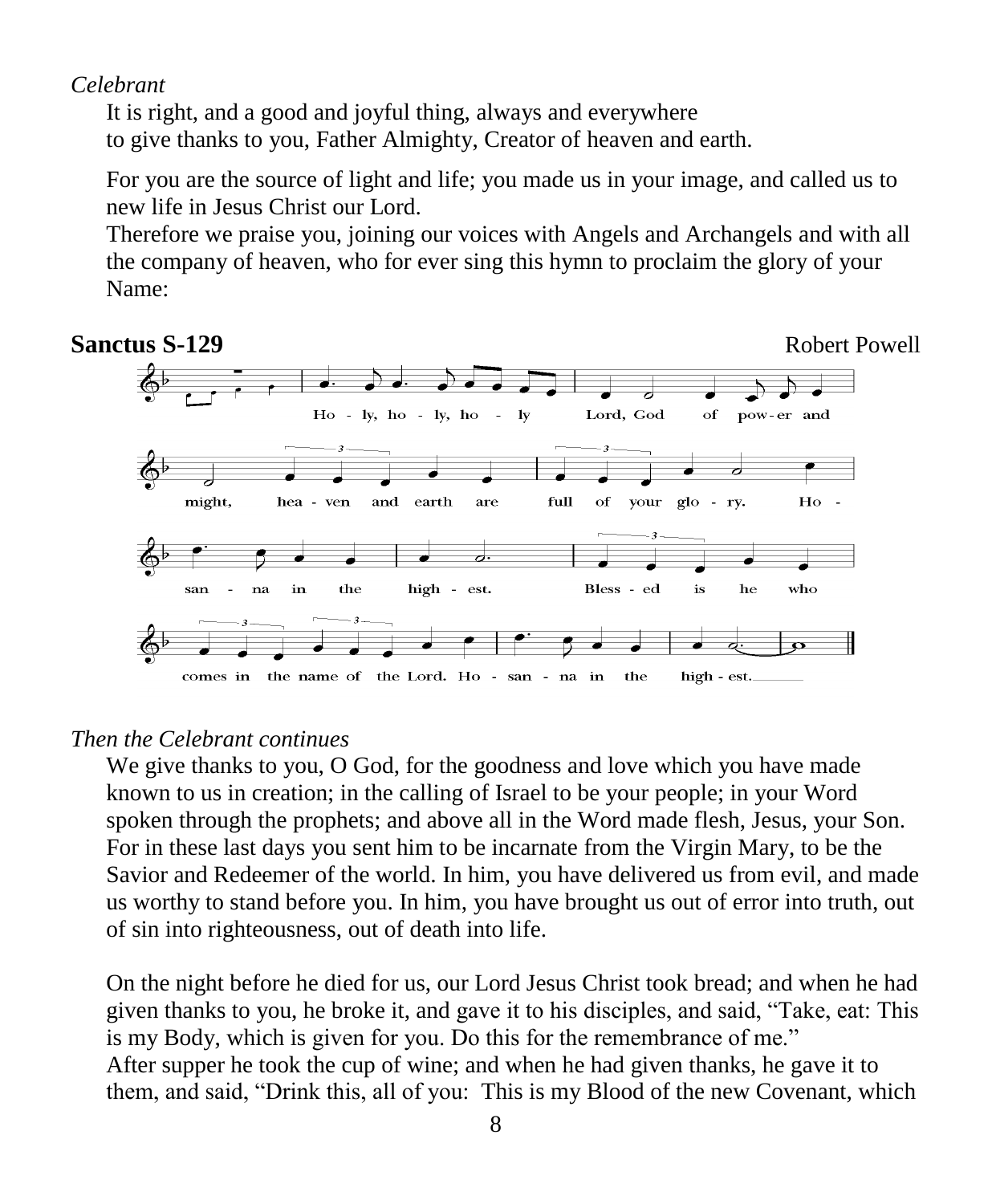is shed for you and for many for the forgiveness of sins. Whenever you drink it, do this for the remembrance of me."

Therefore, according to his command, O Father,

*Celebrant and People*

*We remember his death, We proclaim his resurrection, We await his coming in glory;*

*The Celebrant continues*

And we offer our sacrifice of praise and thanksgiving to you, O Lord of all; presenting to you, from your creation, this bread and this wine. We pray you, gracious God, to send your Holy Spirit upon these gifts that they may be the Sacrament of the Body of Christ and his Blood of the new Covenant. Unite us to your Son in his sacrifice, that we may be acceptable through him, being sanctified by the Holy Spirit. In the fullness of time, put all things in subjection under your Christ, and bring us to that heavenly country where, with all your saints, we may enter the everlasting heritage of your sons and daughters; through Jesus Christ our Lord, the firstborn of all creation, the head of the Church, and the author of our salvation.

By him, and with him, and in him, in the unity of the Holy Spirit all honor and glory is yours, Almighty Father, now and for ever. *AMEN***.**

And now, as our Savior Christ has taught us, we are bold to say, *Our Father, who art in heaven, hallowed be thy Name, thy kingdom come, thy will be done, on earth as it is in heaven. Give us this day our daily bread. And forgive us our trespasses, as we forgive those who trespass against us. And lead us not into temptation, but deliver us from evil. For thine is the kingdom, and the power, and the glory, for ever and ever. Amen.*

### **The Breaking of the Bread**

### **8:30 a.m.**

*Celebrant*: Christ our Passover is sacrificed for us *People: Therefore let us keep the feast.*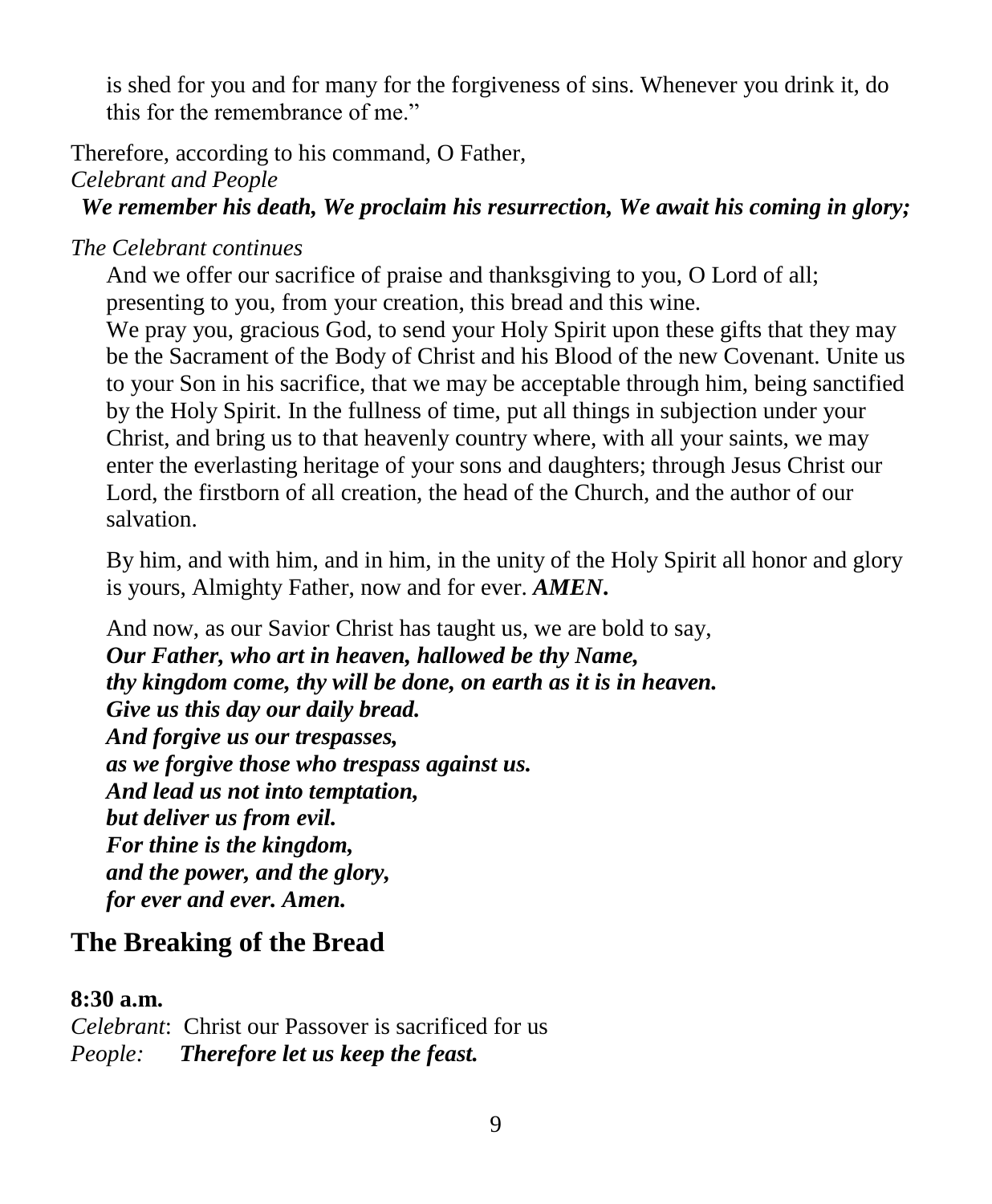## **10:00 a.m. Fraction Anthem: S-154** David Hurd David Hurd



#### **Ministration of Communion**

#### *Celebrant* The Gifts of God for the People of God. *All are welcome to receive Communion.*

*In order to provide the safest environment for our members, we are offering both bread and wine at the crossing rather than at the Altar rail. In this way we don't get people bunched up waiting for a place at the altar rail, and we don't have to kneel elbow to elbow with one another. Please see the article in the announcements for further information on this.*

*How you receive communion is completely up to you, depending on your comfort level. You may receive communion in any way you choose, it is your decision. If you choose to receive the bread only that is considered a full communion, the Episcopal Church does not insist that you receive the wine. If you choose to receive the wine, you may either sip from the large chalice that is offered or intinct the corner of your wafer in the small cup. You may even hand your wafer to the Eucharistic Minister and they will intinct the bread for you and either hand it back to you or place it on your tongue. You may also choose to receive a spiritual communion by saying a prayer to ask Jesus to live in your heart and mind as the Lord of your life.*

#### *Celebrant*

The Gifts of God for the People of God.

### **Hymn 313 Let Thy Blood in Mercy Poured** *Jesu, mein Zuversicht*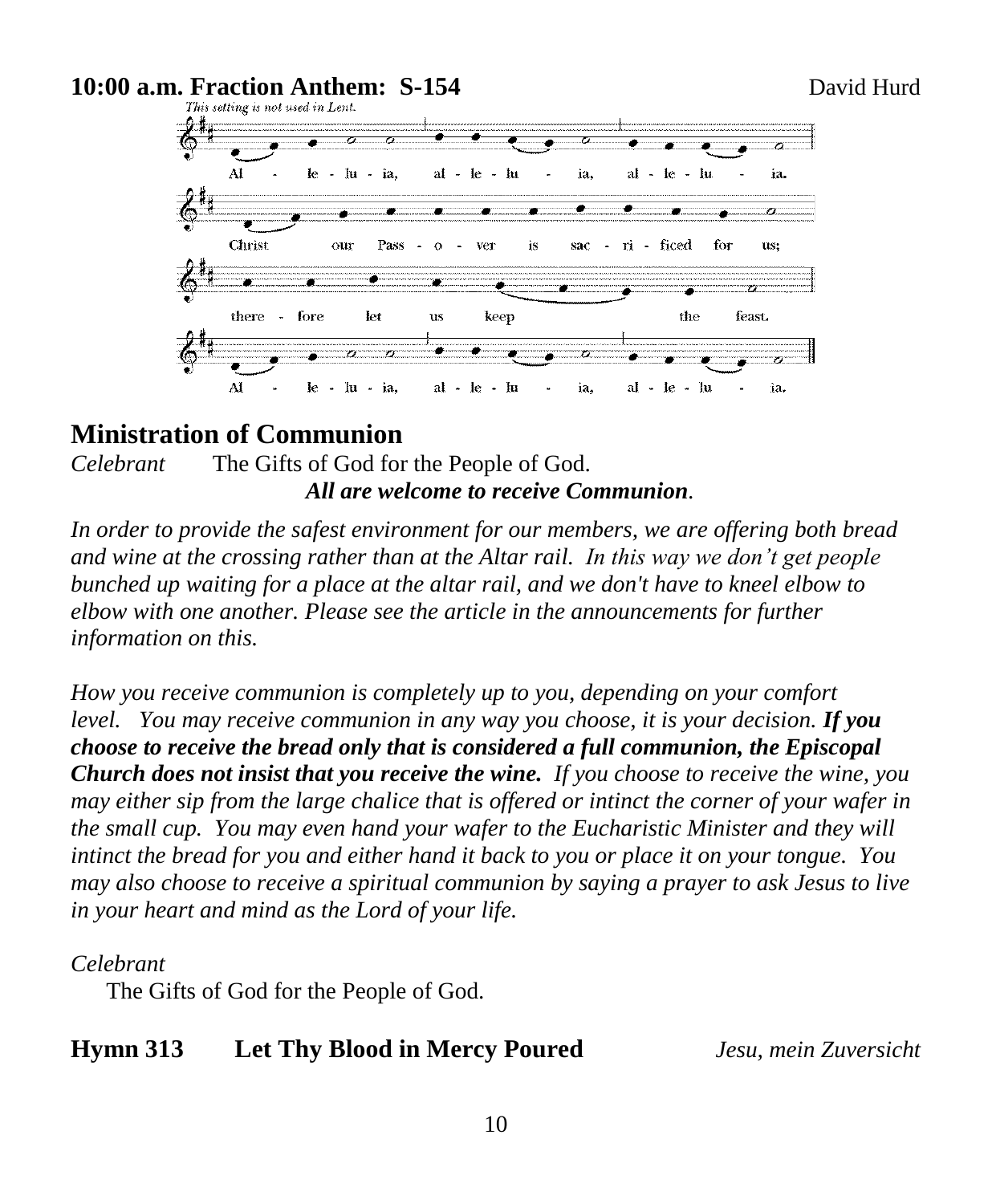### **Prayer of Thanksgiving**

*Celebrant and People God of abundance, you have fed us with the bread of life and cup of salvation; you have united us with Christ and one another; and you have made us one with all your people in heaven and on earth. Now send us forth in the power of your Spirit, that we may proclaim your redeeming love to the world and continue for ever in the risen life of Christ our Savior. Amen.*

### **Blessing**

The peace of God, which passes all human understanding, keep your hearts and minds in the knowledge and love of God, and of Jesus Christ his Son, our Lord, and the blessing of God almighty, Father, Son and Holy Spirit be among you and remain with you this day and always. *Amen*

### **Hymn 551 O Rise Up, Ye Saints of God!** *Festal Song*

### **Dismissal**

*Celebrant*: Let us go in peace to love and serve the Lord. *People: Thanks be to God!* 

### **Postlude**

*Please be seated for the Postlude.*

According to CDC guidance we ask you to wear your mask and social distance whether vaccinated or not while at Trinity!! We are caring for your safety so Coffee Hour is suspended for the next few weeks.

### *2022 Liturgical Calendars*

Now available for \$5. Contact the Office to get yours.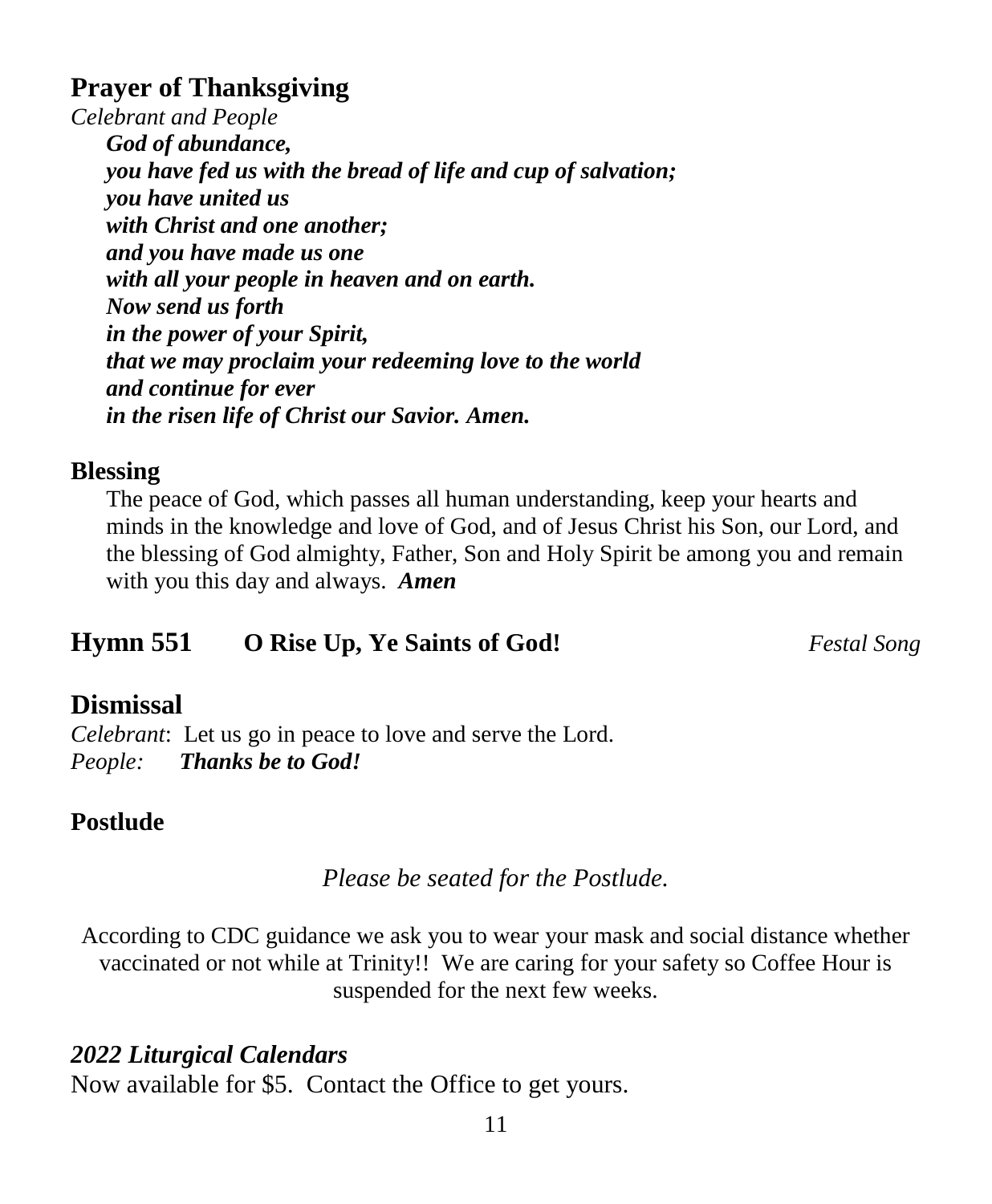### *LIVE streaming*

*The Twenty-Third Sunday after Pentecost***,** October 31, 2021 at 10 a.m. [YouTube:](https://bit.ly/trinitybinghamton) [bit.ly/trinitybinghamton](https://bit.ly/trinitybinghamton)

### *Calendar*

- ➢ Wednesday, November 3, 10:00 a.m.: Virtual Staff Meeting
- ➢ Thursday, November 4, 7:00 p.m.: Pickelball-new people welcome
- ➢ Sunday, November 7, 8:30 a.m. and 10 a.m.: Holy Eucharist, All Saints Sunday

### **Daylight Savings Times ENDS. Turn your clock back one hour on Saturday, November 6 so you can be on time for Church!**

➢ **Concerto for Organ, Tympani & String Orchestra** with music by Dietrich Buxtehude, Jehan Alain and Daniel Pinkham for Voices, Organ and Strings **Sunday, November 7 at 6:00 p.m.** doors open at 5:30 p.m. **Free Admission at Trinity Memorial Church**

### ➢ **Trinity Forum 11:30 a.m. On Sundays**

**Trinity's Legacy**. A two-week series dedicated to highlighting the history of Trinity's physical plant. Jeff Fellows is working on these presentations.

- $\circ$  October 31<sup>st</sup>. A history of Trinity's buildings.
- $\circ$  November 7<sup>th</sup>. Trinity's stained-glass windows.

### **Feeding the Hungry in Binghamton**

- o November 14th. CHOW presentation about its activities in providing food for the needy.
- o November 21st. Canteen update (Bill Palmer)

### *Stewardship*

We greatly appreciate your faithfulness to the mission and ministry of Trinity Memorial Church.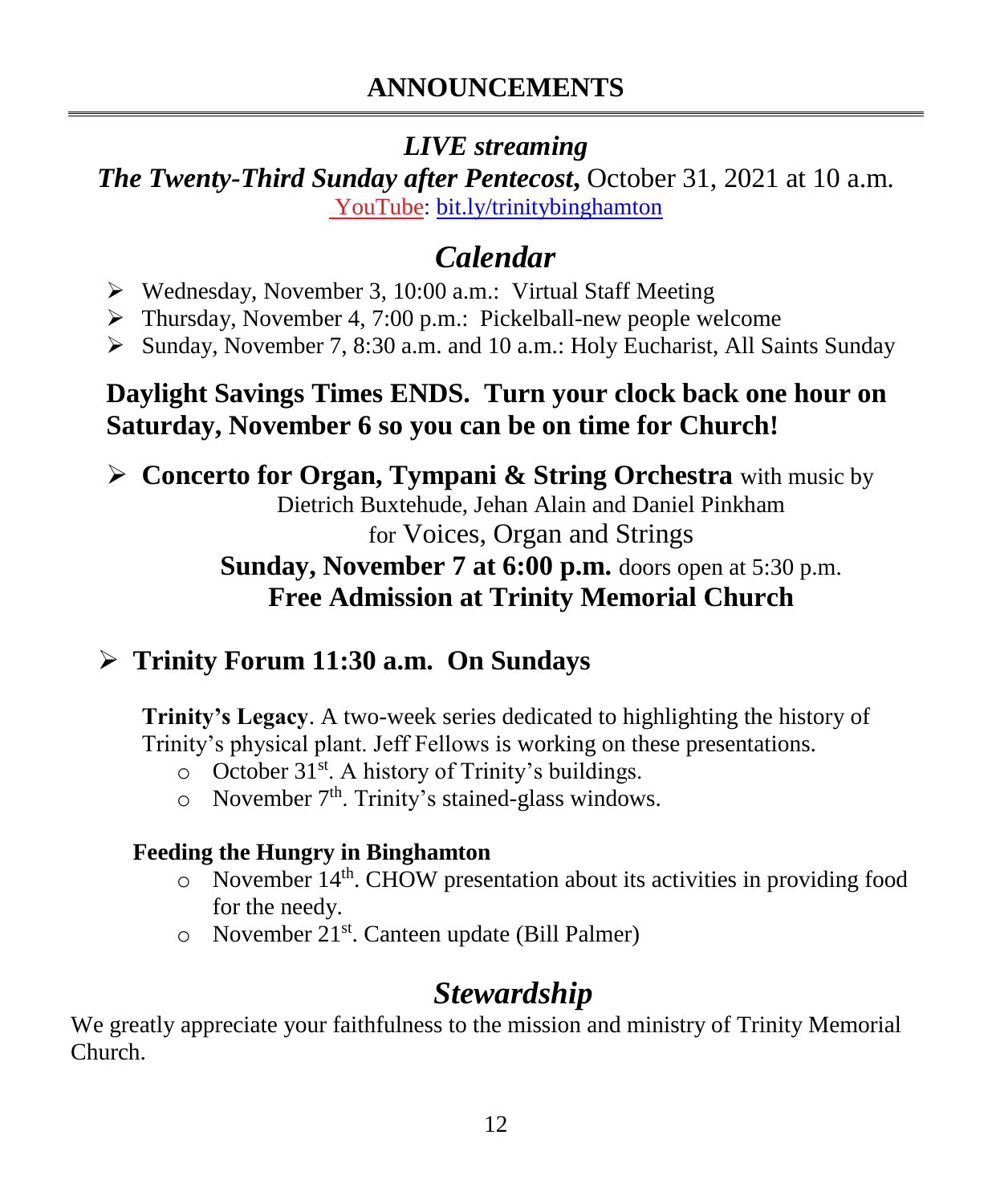Don't forget to make your pledge for the 2022 Campaign. Pledge forms are available at both doors of the church and can be either mailed to the Office or placed in the offering plates on Sundays.

Ways to give to Trinity:

- go to [www.trinitymemorial.org](http://www.trinitymemorial.org/) and give through our web site.
- Mail your contributions: Trinity Memorial Church, 44 Main St., Binghamton, NY 13905
- give to the Clergy Discretionary fund to help those in need. (same as above).

The Generosity Report reflects pledge activity as of October 11, 2021

| <b>Generosity Update</b>            |           |
|-------------------------------------|-----------|
| Required weekly contributions       | \$4,196   |
| Last week's contributions           | \$3,297   |
| Required year to date contributions | \$172,022 |
| Contributions received year to date | \$180,098 |
| Year to Date Difference             |           |

### *Last Week's Outreach*

The Canteen Lunch on October 24 was prepared by St. Mark's Episcopal Church. They made 60 lunches for 18 people and handed them out through the Gym door.

### *All Saints Sunday*

### *November 7, 2021*

On Sunday, November 7 we will remember your loved one whether recently passed away or who has passed away in the past. To participate please send the name of the person you wish to remember to the Office by Monday, November 1.

### **Our Sunday early service schedule has changed!!**

As of Sunday, October 17 the 8:00 a.m. service has become the 8:30 a.m. service. During the dark mornings of Advent and Epiphany there will **not** be an early service. **Starting November 28, 2021 to February 27, 2022 we will be only having the 10 a.m. service on Sundays.** We will resume 8:30 a.m. Sunday service on the first Sunday of Lent Sunday, March 6, 2022.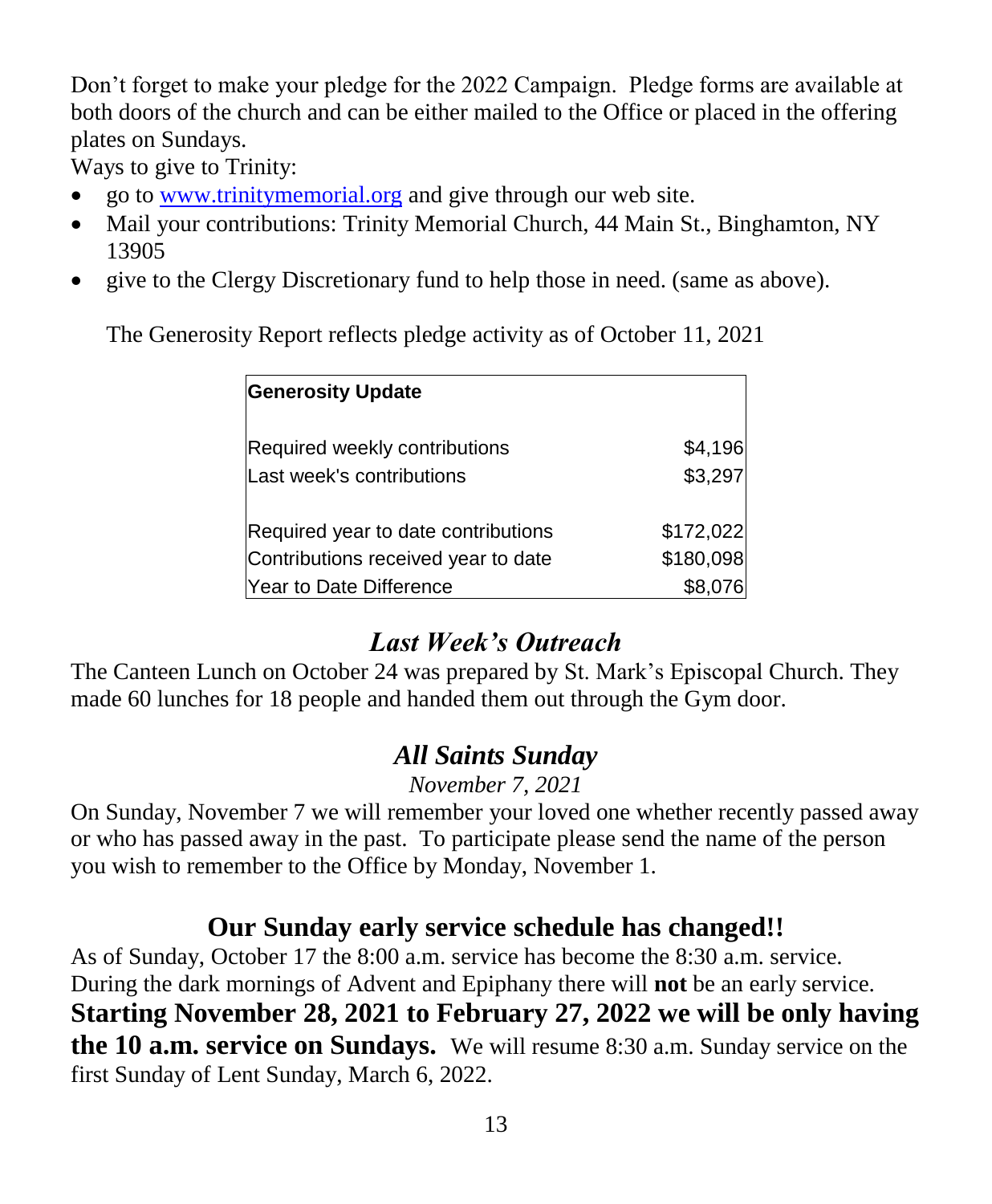### **PRAYER LIST**

*Please keep the following in your daily prayers.*

- **Pray for our church:** For Justin, archbishop of Canterbury; for Michael, presiding bishop; DeDe, our bishop; Glenn, our priest;
- Pray for the people of St. Paul's Episcopal Church, Syracuse; and the people of Grace Episcopal Church, Utica;
- Pray for the people of the people of San Rafael Arcángel in Santa Ana and their priest,
- the Rev. German López in our companion diocese of El Salvador.

Pray for the people of the Diocese of Northern California;

Pray for the people of the Episcopal/Anglican Church of the Province of Alexandria; Pray for patience, provision, protection and peace during the coronavirus crisis; Pray for our Jubilee Center; the people, wardens, vestry, and staff of this church. Pray for the world, especially for those who are enduring deadly storms and fires, especially those in Haiti, those in Louisiana and New Jersey, the innocents who are caught in the midst of conflict, especially in Afghanistan.

- **Pray for those with special needs:** Liz Myers; Emma Bensen; Jaime; Katelyn; Michael Abbott Copeland; Barbara; John & Marcy Keeler; Rudy; Sharon; Nancy Campbell; Andrew & Mary; Ruth Jacobs; Colleen; Wafa; Rebecca & Chris Seager; Michael Lawler; Ida Fernandes; Terry Burke, Thomas Muscatello, Monty; Michelle; and Chris.
- **Pray for those with continuing needs:** Shawn Kaiser; Jessica; Virginia Chatterton; Nancy Pille; Sally; Marsha Brown; Karen Bernardo; Danielle Robbins; Jon Walz Koeppel; Barbara Manzo; Marco; Heavenly, Roselle Illsley; Nathaniel Green; Masha Britten; Catherine Gazda; Jeremy & Kristen Richards; Linda Bobletz.
- **Pray for those who celebrate birthdays this week:** Glenn Mahaffey; Diane Ramnarine-Singh; Debra Goldstein; Steven Palmer; Esther Byron, and Adeline Forrest.
- **Pray for all who govern:** Joe, our president; Kathy, our governor; Jason, our county executive, and Rich, our mayor.
- **Pray for members, loved ones, and their families in the military**: Kurt Albaugh, Darlene Croston, Colin Davis, Wendy Finley, David Komar, Joshua Loch, Seth Thomas and Laura and Nick Carter.
- **The Flowers on the Altar** are in loving memory of Barbara "Mugga" Johnson by the Adam McElligott Family